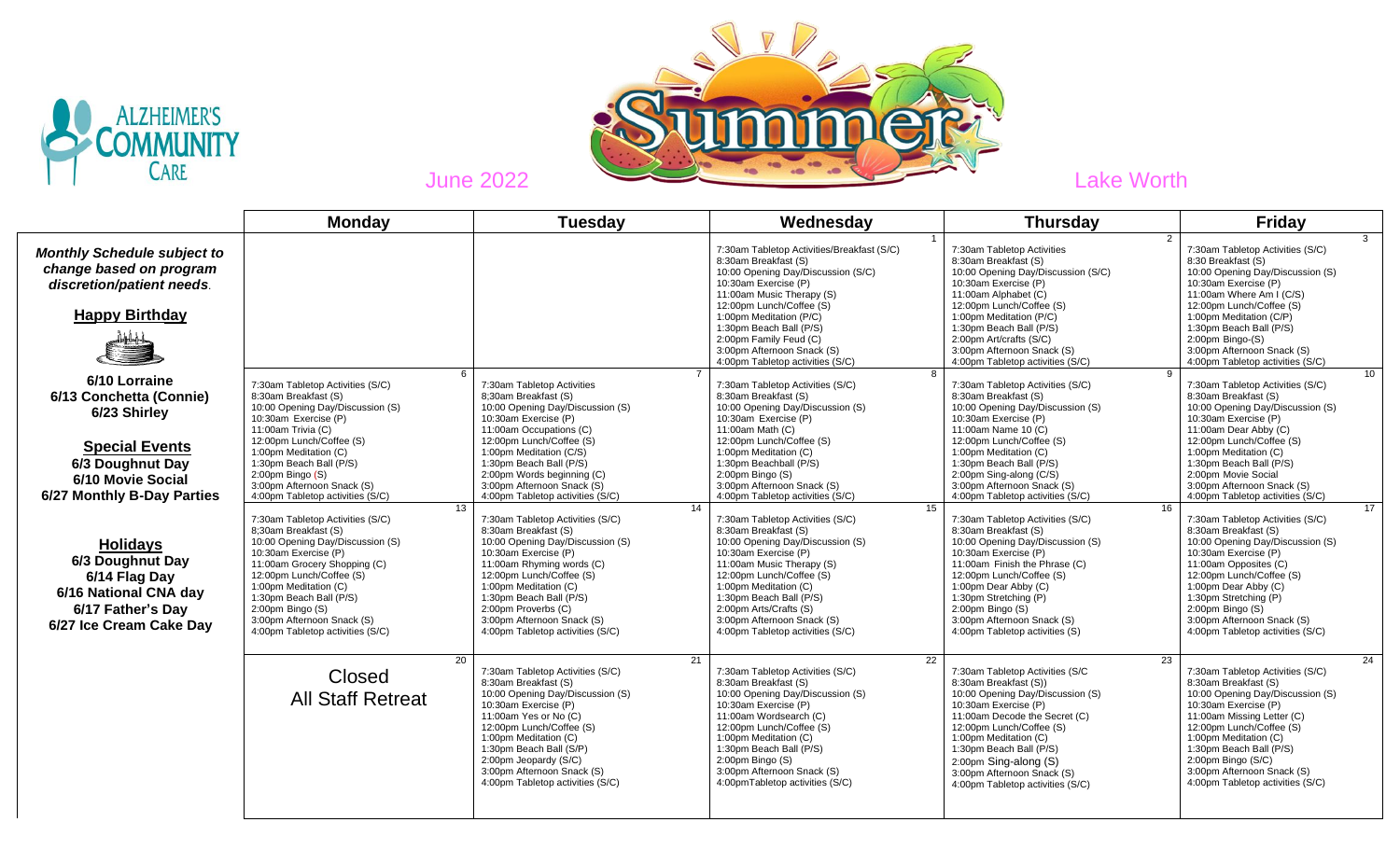

 **Specialized Alzheimer's Day Care Program Lake Worth** 1615 Lake Ave. Lake Worth, FL 33460 Mon-Fri: 7:30 – 5:30pm (561) 585-7781 www.alzcare.org

 Meyling Pastrana, LPN Program Manager Ana Maria Echeverri, LPN Program Nurse



 **1-800-394-1772** 

| <b>Examples of Therapeutic Activities</b>                    | <b>Definitions</b>                                                                                                             |  |
|--------------------------------------------------------------|--------------------------------------------------------------------------------------------------------------------------------|--|
| Word Games, Math Games, Trivia Games, Reminiscence,          | Encouraging thinking, reasoning, reminiscing; stimulating retained/long-term memories and integrating those memories into      |  |
| Board Games, "Current" Events, Morning Announcements,        | activities; acknowledging and accepting the patient's perception of his/her "world" in a supportive, engaging, nonjudgmental   |  |
| Tabletop Activities-coloring, bean sorting, puzzles, patient | environment; encouraging and rewarding creativity                                                                              |  |
| specific individual tasks                                    |                                                                                                                                |  |
| Chair Exercise, Dancing, Arts and Crafts, Noodle             | Exercising both gross motor and fine motor skills; facilitating movement and maximizing physical independence while optimizing |  |
| Ball/Volleyball, Dancing, Magnetic Darts, Bean Bag Toss,     | safety                                                                                                                         |  |
| Bowling                                                      |                                                                                                                                |  |
|                                                              |                                                                                                                                |  |